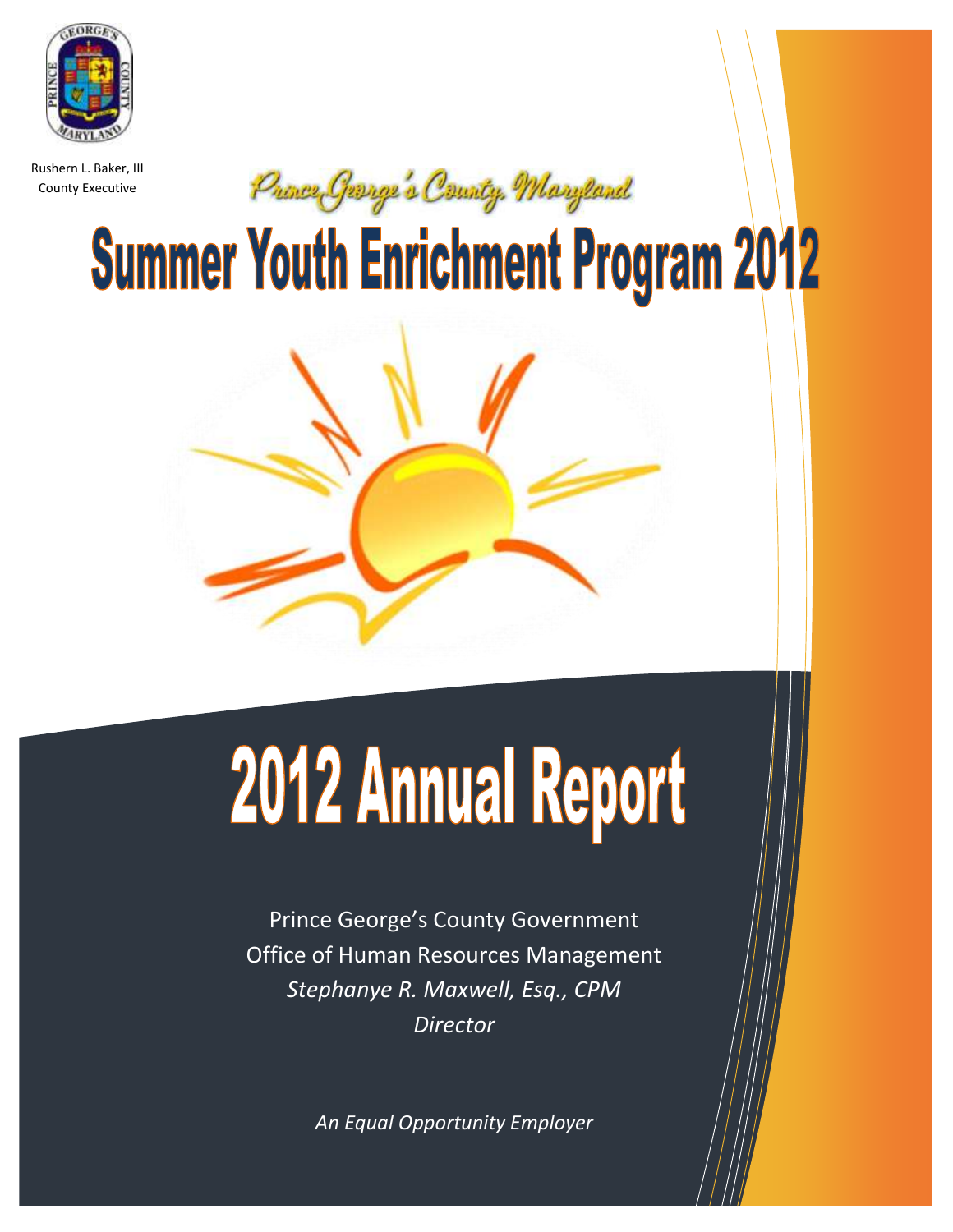and a strong of the contract of the contract of the contract of the contract of the contract of the contract of the contract of the contract of the contract of the contract of the contract of the contract of the contract o

# **Introduction**

The inception of the Summer Youth Program began in the late 1980's, where it was administered under the direction of the Private Industry Council, Inc. Over the years, the program has moved to the Office of Personnel (now the Office of Human Resources Management), the Department of Family Services, the Office of the County Executive, and until recently, the Economic Development Corporation. In October 2011, the Office of the County Executive decided that the Office of Human Resources Management (OHRM) is the most appropriate agency to conduct the day-to-day functions of the Summer Youth Program. Therefore, for the summer of 2012, OHRM assumed the promotion and advertisement, recruitment and placement of youth, orientation and training, and the monitoring and evaluation components of the program.

The first order of business was to rebrand and reinvent the program to give it a fresh identity and new energy. After discussions with OHRM team members, it was decided that this program was more than just providing youth with a job during the summer, but to provide mentoring, support, development and focus. The goal of the SYEP was to provide youth with a constructive summer work experience and introduce them to various careers in public service; thereby, renaming the program to the **Summer Youth Enrichment Program (SYEP)**.

To our surprise, we learned that enrichment also meant that this program provided necessary supplemental income to families; provided youth in higher crime/ low-income areas with a meaningful work experience; and assisted youth in developing personally and professionally.

The **2012 Annual Report** for the SYEP will give an overview of the program, eligibility criteria, the recruitment and hiring process and a snap-shot of the demographics of the youth hired in this year's program.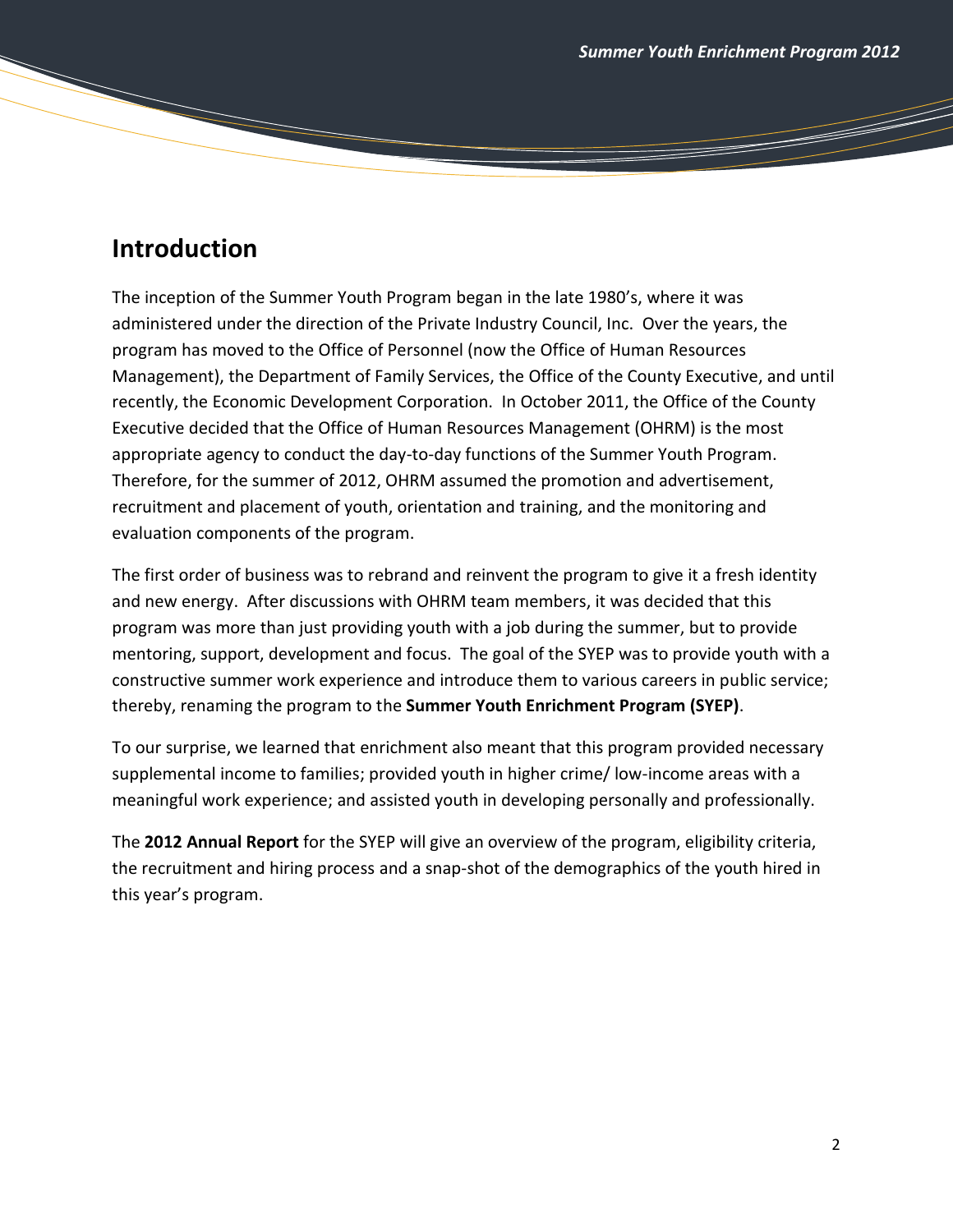# **SYEP Overview**

The Summer Youth Enrichment Program (SYEP) is a six-week, entry-level introduction to public service for the youth of Prince George's County. This countywide initiative offered youth enriching and constructive summer work experiences in various assignments throughout our government. Regardless of which department or host agency a youth is assigned, the work experience is geared to be meaningful, positive and professional.



**Rushern L. Baker, III, County Executive welcoming youth to Prince George's County Government and providing words of encouragement!**

Residents of Prince George's County between the ages of  $15 - 19$ , at the start of the Program were eligible to apply. Youth must be eligible to work in the United States and needed to have a valid work permit prior to hire.

In years past, the Summer Youth Program was scheduled to begin with an orientation on a certain date. However, some youth were unable to begin on the scheduled orientation date and would come in the office to complete their employment packet throughout the week. This became disruptive to the staff, so it

was decided that by offering two (2) sessions (two start dates and orientation dates), youth who were interested in employment, but unable to attend the first orientation, could be scheduled for the second session. To ensure the maximum experience and opportunity for the youth, each session was scheduled for a full six (6) week period.

| Session I:  | June 18, 2012 - July 27, 2012  |
|-------------|--------------------------------|
| Session II: | July 2, 2012 - August 10, 2012 |

In addition to gaining a meaningful work experience, our youth were interested in earning money! Youth between the ages of 15 - 17 years old earned the minimum wage of \$7.25/hour.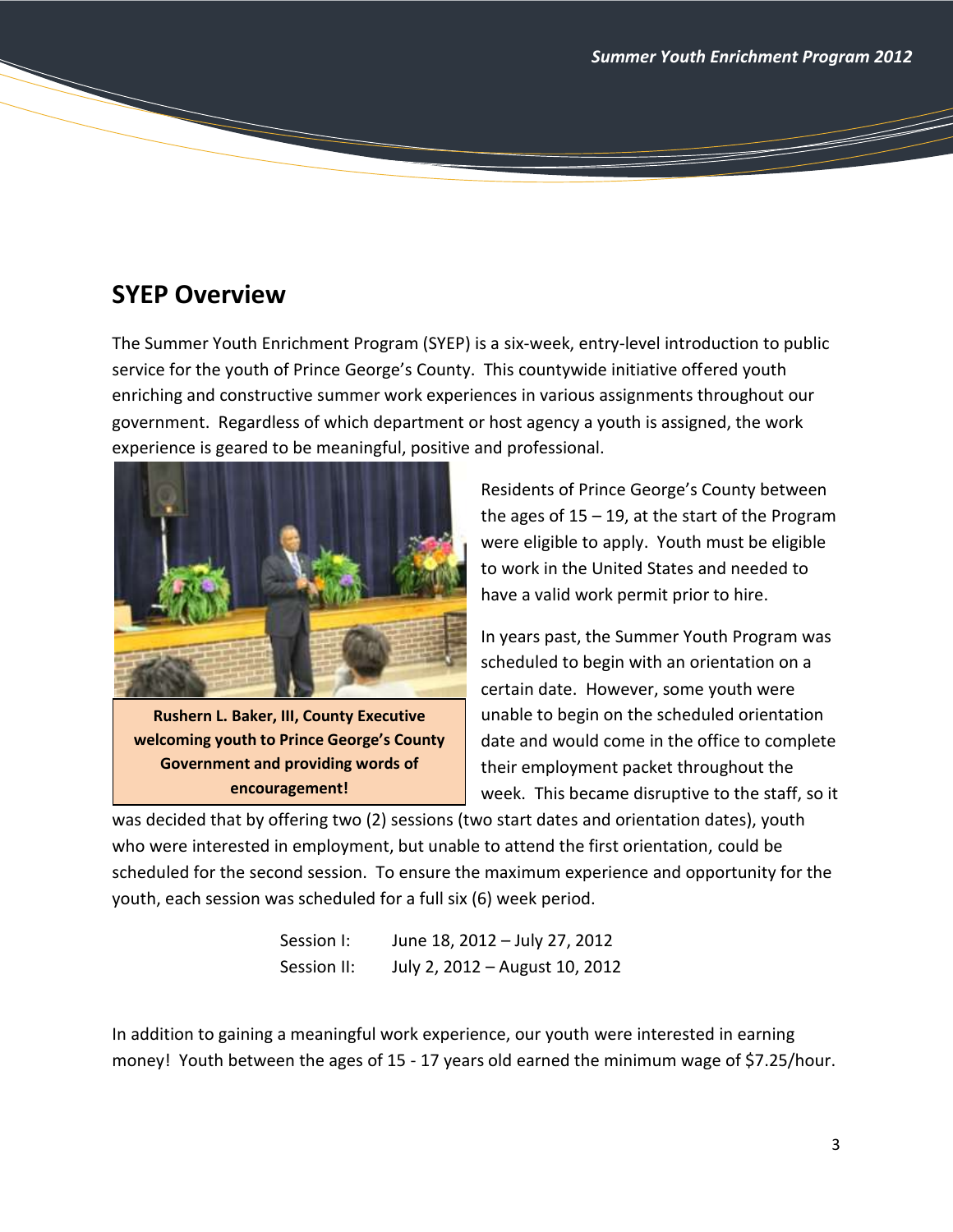Youth between the ages of 18 – 19 years old earned \$10.00/hour. Participants were allowed to work 40 hours per week (80 hours per pay period). Overtime was not permitted.

# **Marketing, Promotion and Recruitment Activities**



OHRM marketed the program through various forms of media.

- County Intranet Site
- Office of the County Executive's Press Office
- County Council Press Office
- The Gazette Newspaper
- Community Newsletters
- News Channel 8
- CTV (Prince George's County Community

Television)

# **Public and Private Partnerships**

The Office of Human Resources Management (OHRM) partnered with the Prince George's County Economic Development Corporation (EDC) to invite the local business community to a meeting to learn how they could partner with the SYEP and show their commitment to Prince George's County youth. Several businesses came to hear the presentation but most were not prepared to offer temporary summer employment.

However, Data Solutions and Technology, Inc., a private IT firm in the County, funded two (2) youth for summer employment.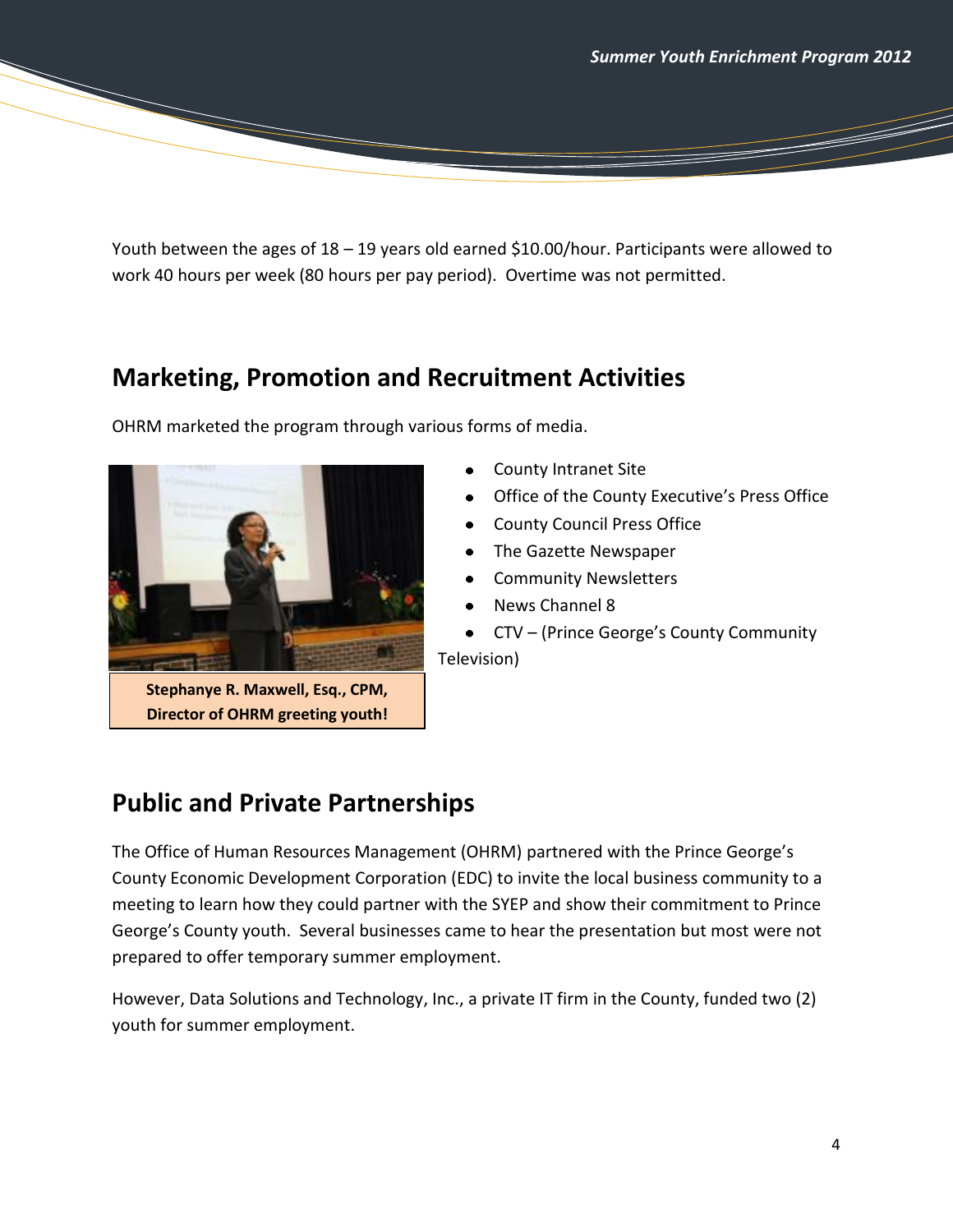OHRM also held successful partnerships with the following public agencies:

- Prince George's County Department of Social Services Foster Care Program (grant funded);
- Prince George's County Public Schools (County funded);
- Prince George's County Memorial Library System (County funded);
- Maryland State Department of Assessment and Taxation; and,
- The Maryland-National Capital Park and Planning Commission (Conservation Program) (County funded).

# **Application Process and Dates**

Currently, OHRM only accepts applications through an online hiring system via the Internet. It was determined that offering this method of application would provide youth the opportunity to apply anytime day or night during the application acceptance period. Youth would need access to a computer and have an email account. Options of using the computers at home,

school, community library, or at OHRM were provided to the youth. Information on creating a free email account was also made available.

Youth who needed help in completing their application, or needed access to a computer to complete an application would call (301) 883- 6330. OHRM had computers available Monday – Friday from 8:30 AM – 5:00 PM.

The application acceptance began February 27, 2012, and ended on March 23, 2012 at 5:00pm. Applications were not accepted after the closing date and time.



**Summer Youth completing the registration process and preparing for orientation.**

During the application acceptance period, OHRM received **4,075** applications.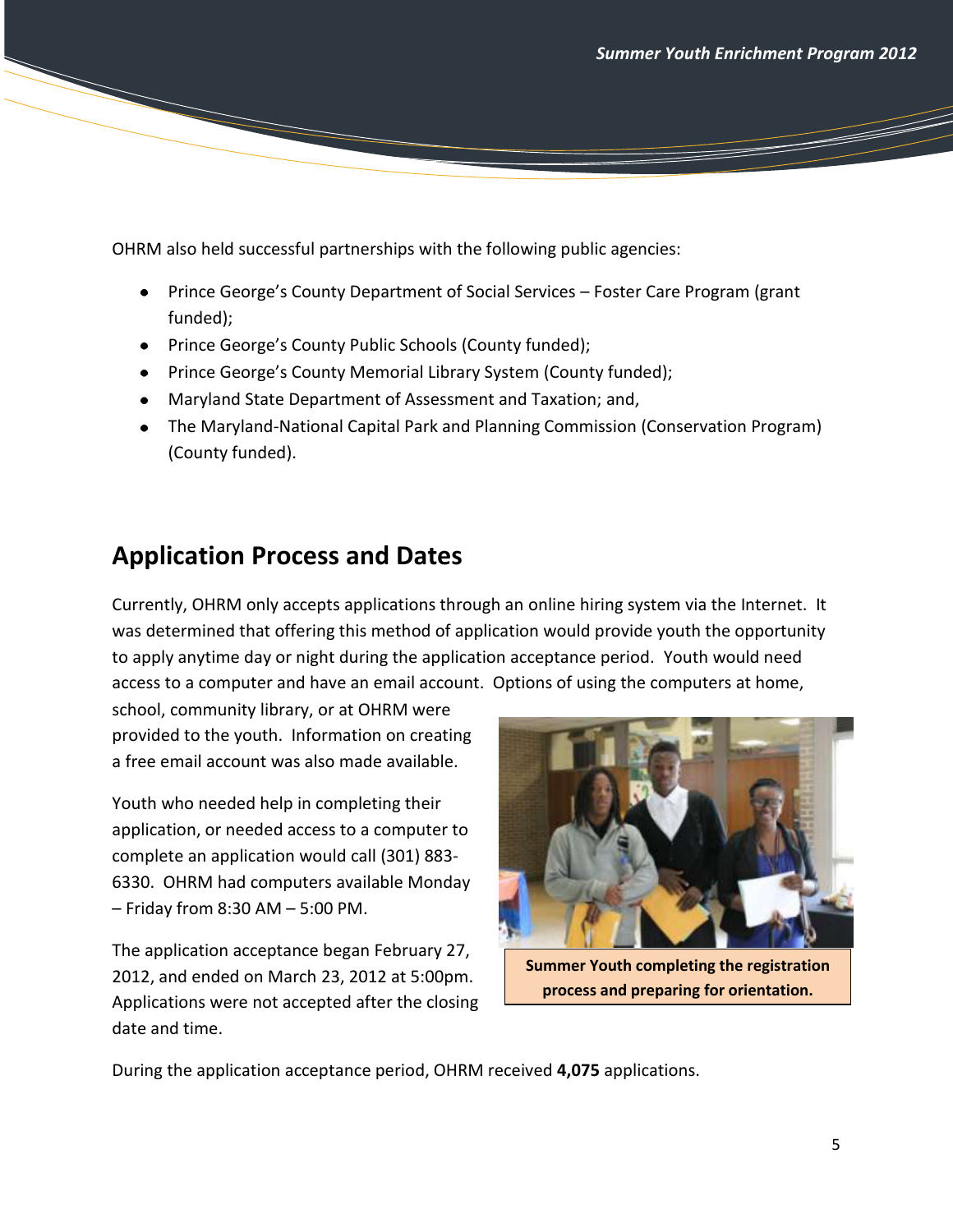# **Selection and Placement of Participants**

OHRM understood the need to provide opportunities for youth who had not worked for Prince George's County Government in the past. Therefore, we highly encouraged youth who did not have prior work experience to apply. It was our goal to provide a positive work experience, so they would be excited to work for the County next summer!

In addition, OHRM was interested in bringing in new talent to fill various positions throughout County government. The SYEP is a method of succession planning that identifies future leaders and develops them so they can be prepared to assume leadership roles. That means having the right people in the right place at the right time. Therefore, hiring agencies that had an existing relationship with youth who met the eligibility requirements and had considered them as part of the department's succession plan were also encouraged to apply for this year's program.



**Bertina Sealey and Desheia Claggett of OHRM greeting youth assigned to agency.**

In making placement selections, OHRM first pulled applications of youth that were requested by departments. Then a computer generated random sort of youth from the two groups (15-17 years old) and (18-19 years old) were considered. OHRM reviewed the applications from the generated lists for areas of interest, method of transportation, and city (including the Transitional Neighborhoods Initiative) to assist in making appropriate placement recommendations. OHRM also considered the information on the Host Site Placement Forms that were completed by the department. This form provided OHRM with information, such as, type of work youth would be completing, preferred age of youth, and if there are any specific skills that would be needed to complete the work assignments. As necessary, we consulted with the SYEP Coordinator, if we needed clarification on their request. OMB authorized OHRM to hire 70% in the 15-17 age group and 30% in the 18-19 age group based on authorized budget for the Program. A total of 272 youth were originally authorized to be hired. Prior to the start of the program, OMB increased the authorized number of youth to be hired to 500 youth. Due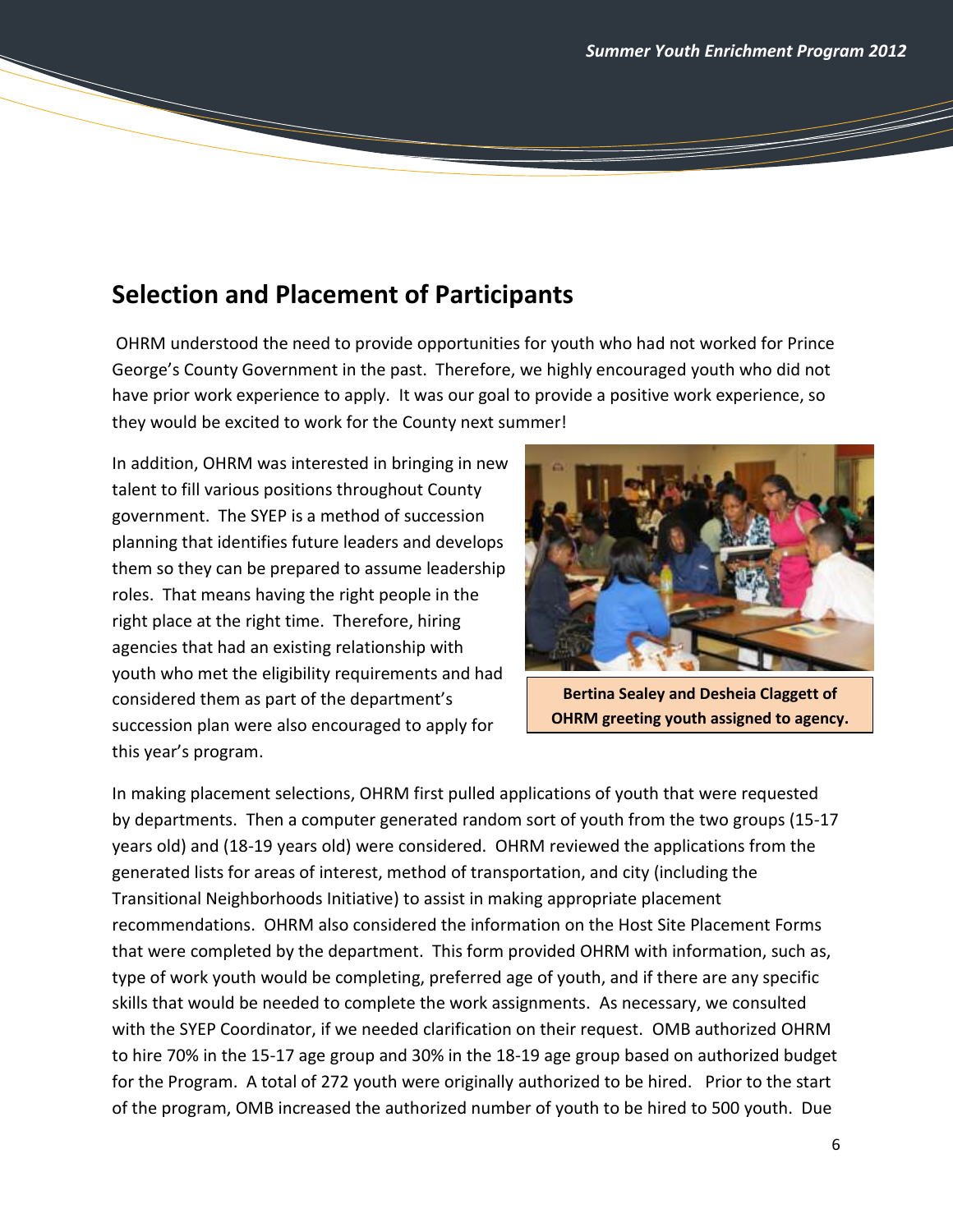<u> Sarajara Sarajara (s. 1888)</u>

to the timing and the number of agencies who agreed to make placements, OHRM was able to hire 383 youth.

# **Participant Demographics**

OHRM received 4075 applications from youth interested in participating in the Summer Youth Enrichment Program. Of those that applied 153 did not meet the qualifications due to age or residency requirements.

## **A total of 383 youth were offered employment.**

## **Participants by Age**

OHRM hired 383 youth in the SYEP 2012 program. Of those hired, 268 or 70% were youth between the ages of 15 – 17; and 115 or 30% were youth between the ages of 18-19.

| <b>Participants by Age</b> | Youth | Percentage |
|----------------------------|-------|------------|
| # of Hired (15-17)         | 268   | 70%        |
| #of Hired (18-19)          | 115   | 30%        |
| <b>Total Hired</b>         | 383   | 100%       |

## **Participants by Gender**

OHRM hired 164 males (43%) and 219 females (57%) in the SYEP 2012 program.

| <b>Participants by Gender</b> | # of Males<br>Hired | % of Males | # Females<br><b>Hired</b> | $%$ of<br><b>Females</b><br>Hired |
|-------------------------------|---------------------|------------|---------------------------|-----------------------------------|
|                               | 164                 | 43%        | 219                       | 57%                               |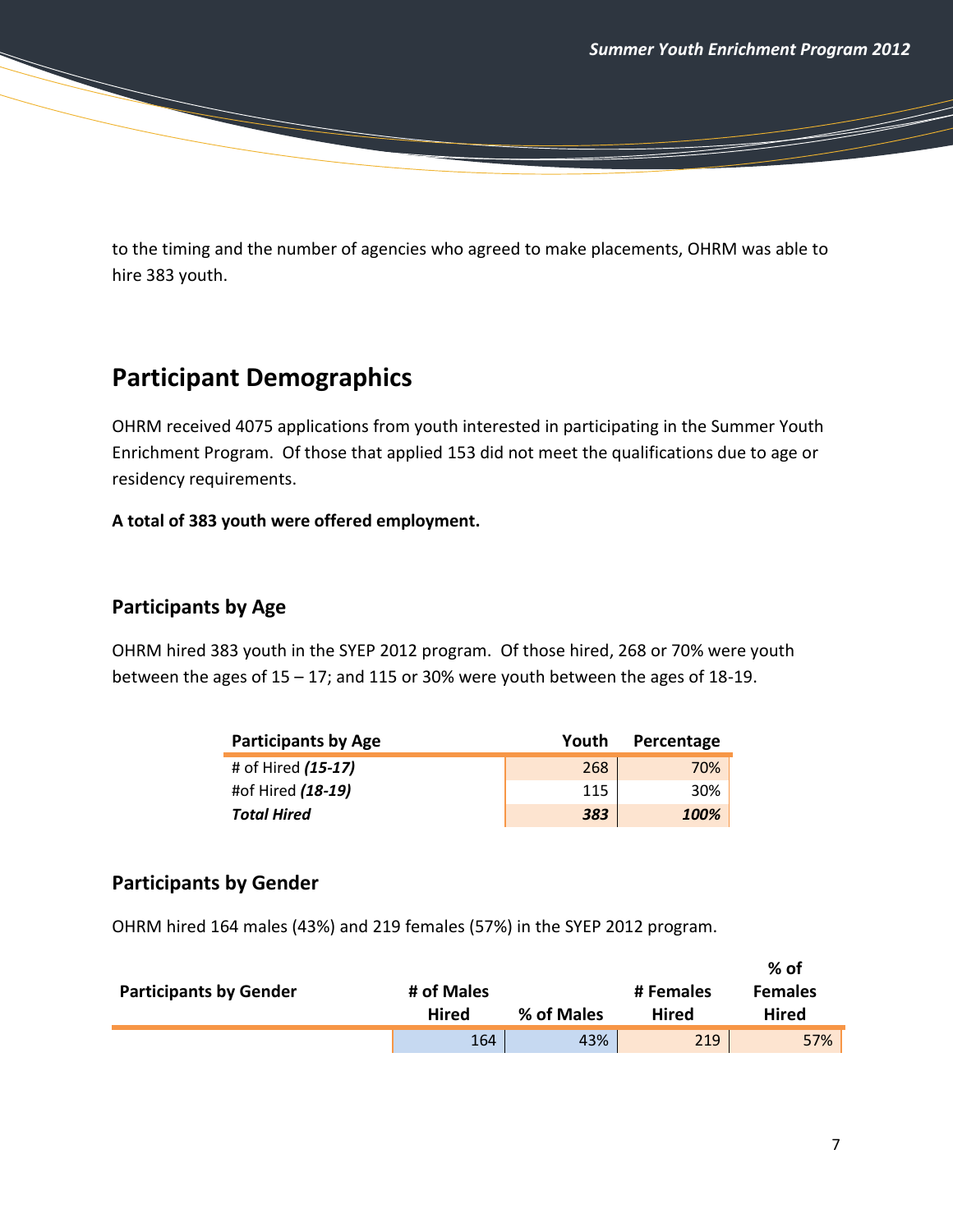<u> Santa Contra Contra Contra Contra Contra Contra Contra Contra Contra Contra Contra Contra Contra Contra Contra Contra Contra Contra Contra Contra Contra Contra Contra Contra Contra Contra Contra Contra Contra Contra Cont</u>

## **Participants by Race/Ethnicity and Gender**

OHRM strived to ensure that youth of all races/ethnicities were represented in the program. Below is a breakdown of the youth by race/ethnicity and gender that were hired in the SYEP 2012 program.

| Race/Ethnicity     |              |                   | # of           | # of              |
|--------------------|--------------|-------------------|----------------|-------------------|
|                    | # of Males   | # of Male         | <b>Females</b> | <b>Female</b>     |
|                    | <b>Hired</b> | <b>Applicants</b> | <b>Hired</b>   | <b>Applicants</b> |
| African American   | 152          | 1664              | 195            | 2109              |
| Asian              | 1            | 11                | 1              | 14                |
| American Indian    | 1            | $\overline{2}$    | $\mathbf 0$    | 10                |
| Caucasian          | 8            | 24                | 3              | 17                |
| Hispanic           | $\mathbf{1}$ | 24                | 5              | 47                |
| Other              | $\mathbf{1}$ | 31                | 15             | 62                |
| Not Specified      | $\Omega$     | 37                | $\Omega$       | 23                |
| <b>Total Youth</b> | 164          | 1793              | 219            | 2282              |

The pie charts below show a visual of the youth hired by race/ethnicity and by gender:

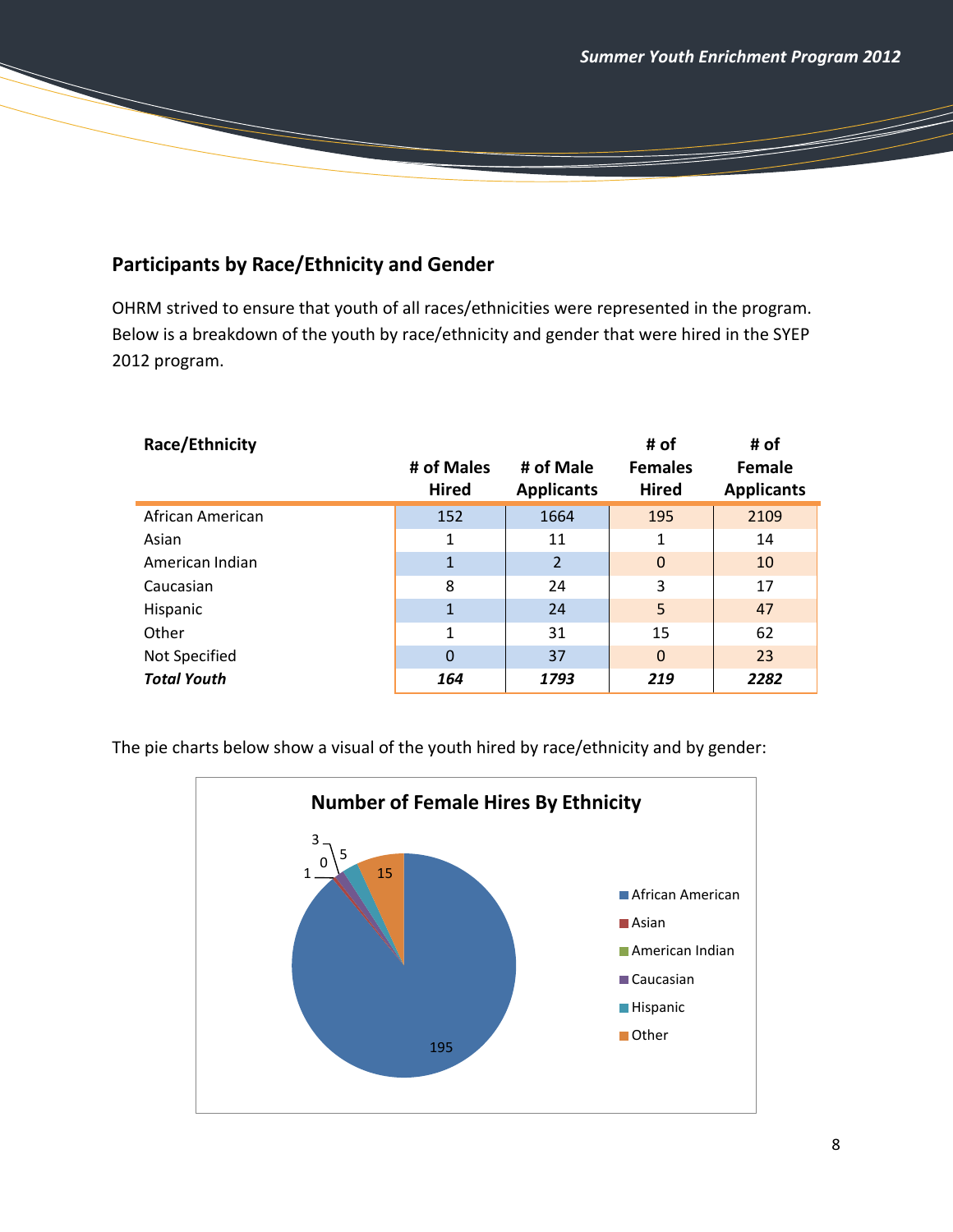*Summer Youth Enrichment Program 2012*

a dhekara waxaa ku dhacan dhacan dhacan dhacan dhacan dhacan dhacan dhacan dhacan dhacan dhacan dhacan dhacan<br>Marko dhacan dhacan dhacan dhacan dhacan dhacan dhacan dhacan dhacan dhacan dhacan dhacan dhacan dhacan dhacan

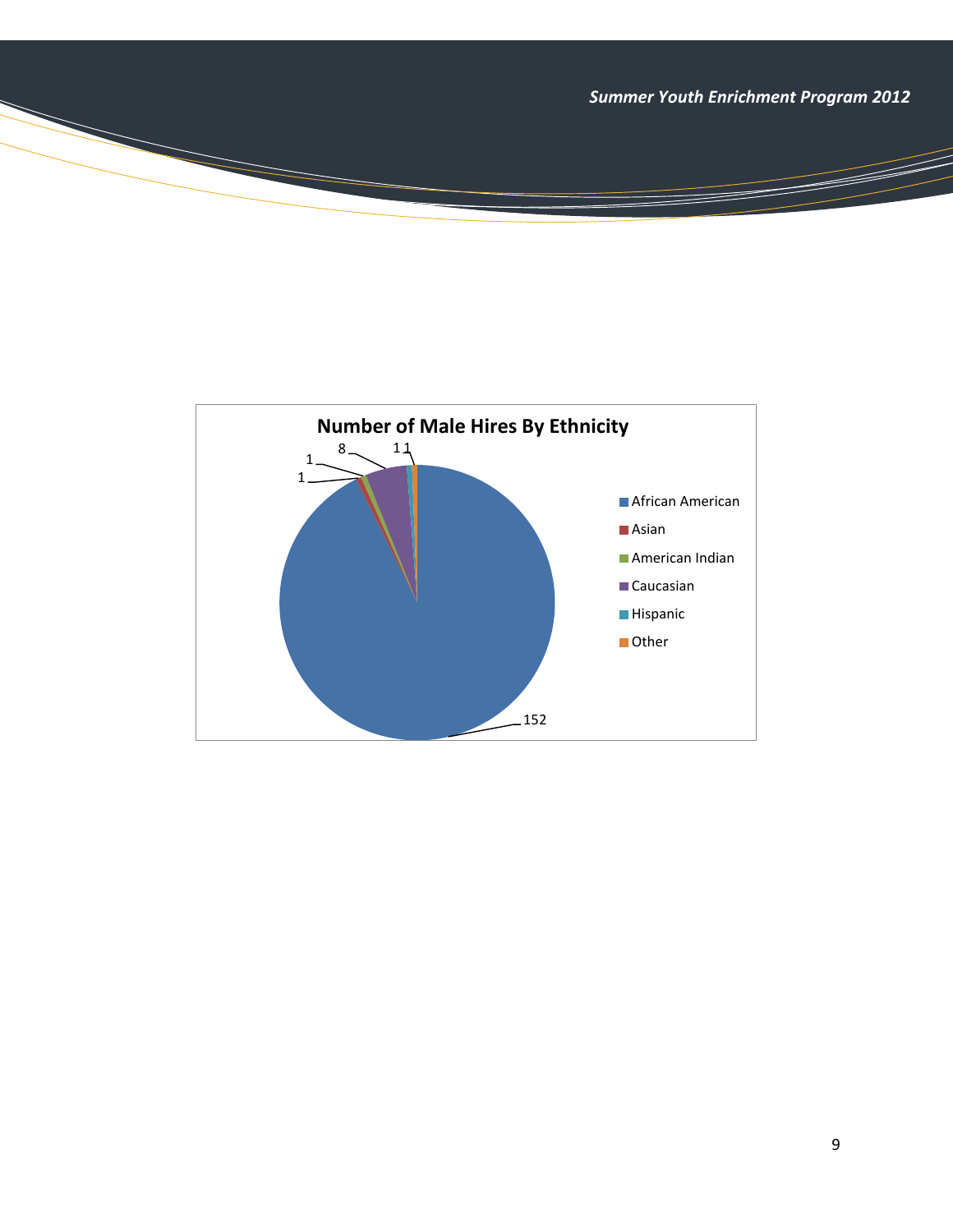## **Transforming Neighborhood Initiative (TNI)**

Prince George's County Executive Rushern L. Baker, III announced his plan to improve the quality of life in vulnerable communities through his Transforming Neighborhoods Initiative (TNI). Focusing on six (6) specific communities, the overarching goal of the TNI is to achieve and maintain a thriving economy, great schools, safe neighborhoods and high quality healthcare by utilizing cross-governmental resources in target neighborhoods that have significant and unique needs. According to the County Executive, our overall strategy is to be proactive in the target areas while maintaining and improving service delivery outside of these areas. The County will accomplish this by using cross governmental teams that will communicate and coordinate in a manner that will result in improved service delivery strategies. These improved strategies will be employed across the departments thus improving service delivery both in the high need areas and the lower need areas. Although OHRM had made many of the placements for the SYEP, we redirected our efforts to ensure that a conscious effort was made to ensure youth representation from the TNI communities were present in the program. Therefore, eighty-eight (88) youth or twenty-three percent (23%) of the youth hired, live in a TNI community.

| <b>Zip Code</b>           | Neighborhood                                 | <u>#</u> |
|---------------------------|----------------------------------------------|----------|
| 20745                     | Glass Manor/Oxon Hill                        | 15       |
| 20746                     | Suitland/Coral Hills                         | 21       |
| 20748                     | Temple Hills/Hillcrest Height/Marlow Heights | 20       |
| 20783                     | Langley Park                                 | 5        |
| 20785                     | Landover/Kentland/Palmer Park                | 22       |
|                           | 20710/20737 Riverdale Park/Bladensburg       | 5        |
| <b>Total Hired in TNI</b> |                                              |          |

#### *Transitional Neighborhoods Initiative (TNI)*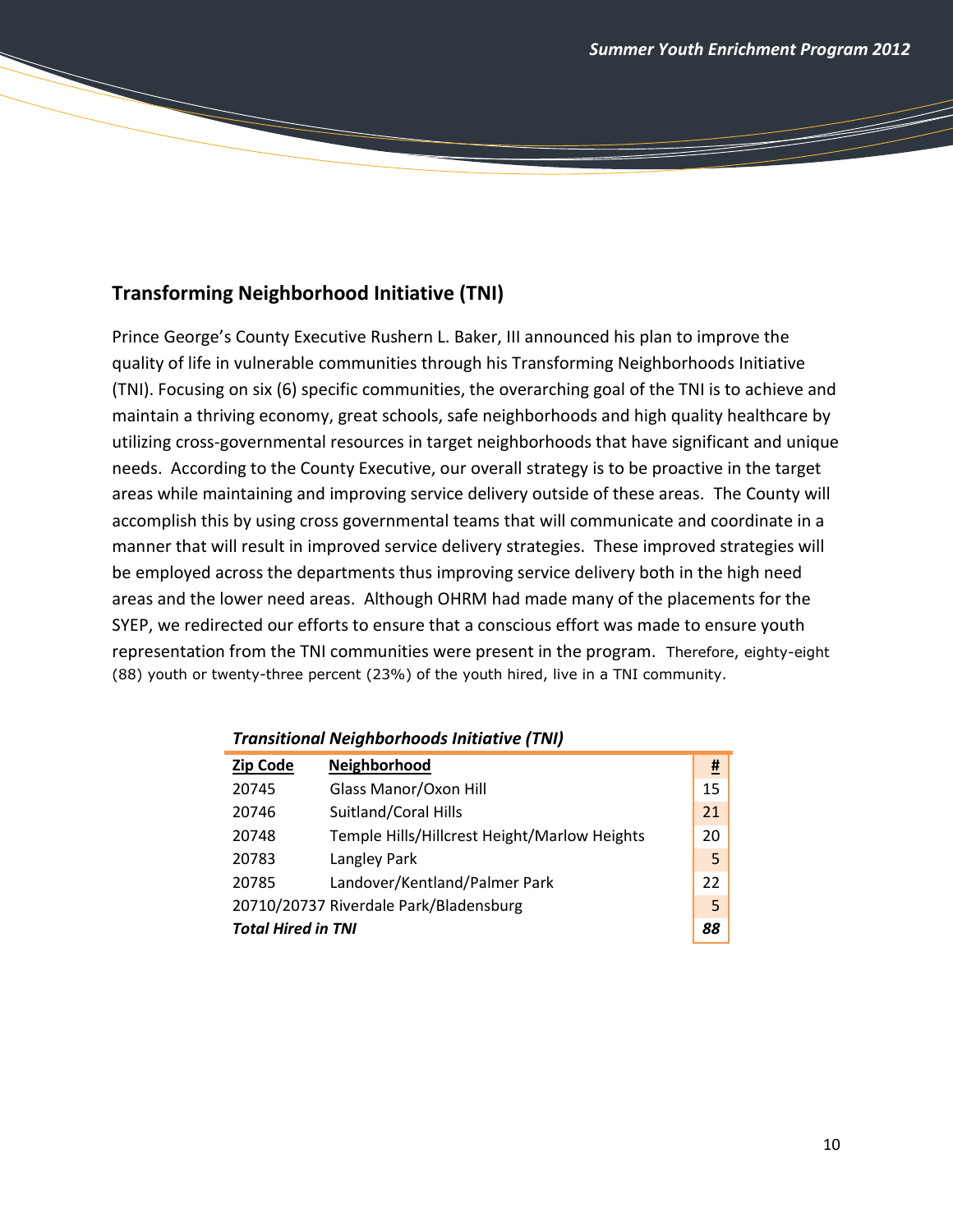T

# **Staffing and Program Budget**

OHRM staffed the SYEP with current employees and hired one (1) temporary/seasonal 1000 hour employee to assist with the coordination. This employee was compensated through the Non-Departmental budget managed by the Office of Management and Budget (OMB).

Outside of the in-kind contributions, an operating budget was not provided for the SYEP.

| <b>OHRMs Operating Expenses</b>      | Costs   |
|--------------------------------------|---------|
| Identicard - ID supplies             | \$1,637 |
| Copying (manual, tax forms, letters) | \$2,960 |
| <b>Estimated Costs</b>               | \$4,597 |

# **Monitoring and Evaluation**

OHRM maintained constant communication with each SYEP Coordinator at each host site to obtain feedback, resolve issues and concerns, and provide program updates.

In September, 2012, OHRM administered a survey tool to the SYEP Coordinators to obtain feedback on the 2012 SYEP. The goal of this survey was to evaluate the County's 2012 SYEP program and to determine the feelings, concerns and impressions of the SYEP Coordinators. This feedback will help determine what can be done to improve the participants' experience in the upcoming year(s).

Through a cooperative effort, 27 Coordinators were surveyed by OHRM. 37 percent (ten) responded. Respondents were asked to complete a 10-item evaluation questionnaire and encouraged to provide additional comments.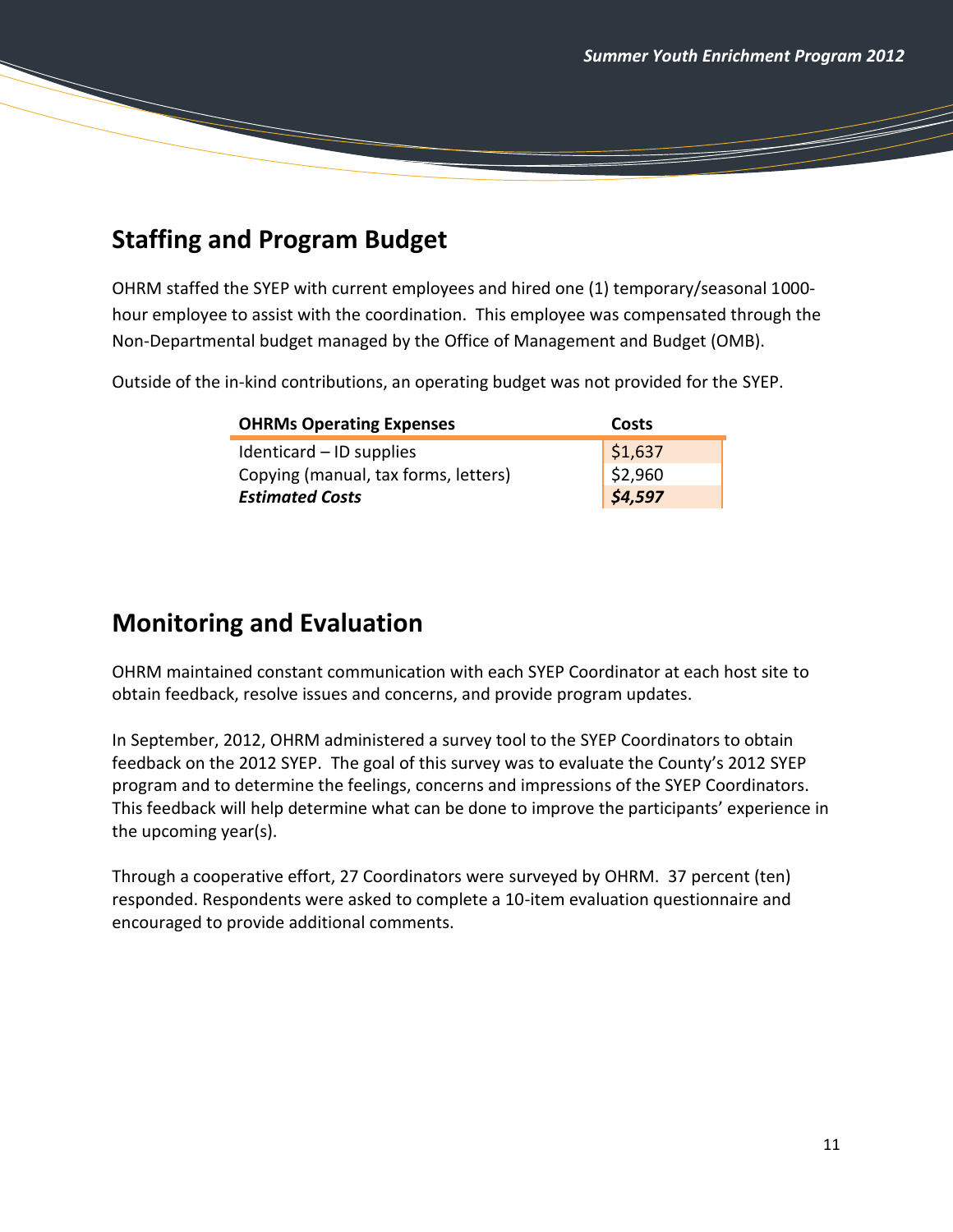T

The results are summarized below.

#### **Question 1.**

*How satisfied were you with the application process for the SYEP?* 

- 56% Very Satisfied
- 19 % Somewhat Satisfied
- 6% Satisfied
- 12% Somewhat Dissatisfied
- 6% Very Dissatisfied

#### **COMMENTS:**

No comments were provided; however, each SYEP Coordinator was offered the opportunity to interview youth applicants.

#### **Question 2.**

*Did the applications have enough information about the youth to assist you in making a decision about hiring? If not, what information would you add to improve the selection process?*

44% Yes 6% No 50% No response provided

#### **COMMENTS:**

Number of days missed from school; prior work experience

The interviews were conducted for us and we were very pleased with the students that were selected. Out of all of the students, only two needed close supervision. I received reports from all of our locations and the supervisors reported that all of the other students were a pleasure to work with.

Yes, however, adding a worksite location preference, i.e. (North/South/Central) could assist with worksite assignments.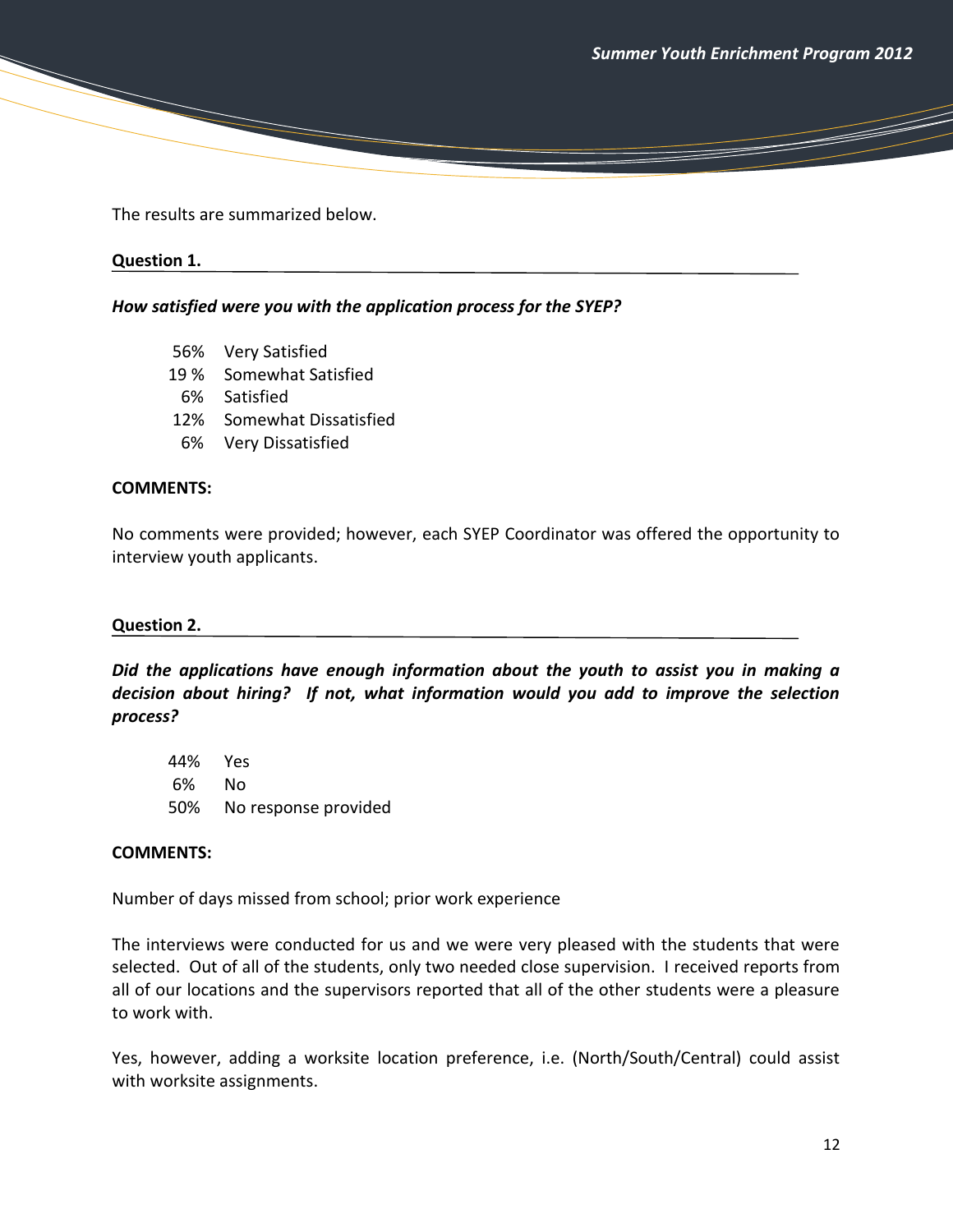T

Set aside to have interviews or meet and greet the students prior to making the final selection. After attending the Orientation and meeting some of the students during orientation, I would have been disappointed if my agency hired some of the kids.

Yes. Perhaps more emphasis on what the student wants to do when they become a worker.

#### **Question 3.**

#### *How appropriate and/or beneficial was the orientation?*

- 44% Very Beneficial
- 31% Somewhat Beneficial
- 19% Beneficial
- 6% Somewhat Not Beneficial
- 0% Not Beneficial

#### **Question 4.**

#### *What did you like most about the orientation?*

The opportunity to meet with the youth prior to starting work to answer and to provide the Office policy.

Actually meeting the students.

Very informative for Summer Youth.

Informative for the youth.

The process was streamlined, organized and included Agency Coordinators.

That the students received a thorough overview of the County's policies. That everything was processed in one location. That all resources were available to them for questions or assistance, like the Credit Union and The Bus.

OHRM Staff was very informative and there was an ample amount of people to answer questions.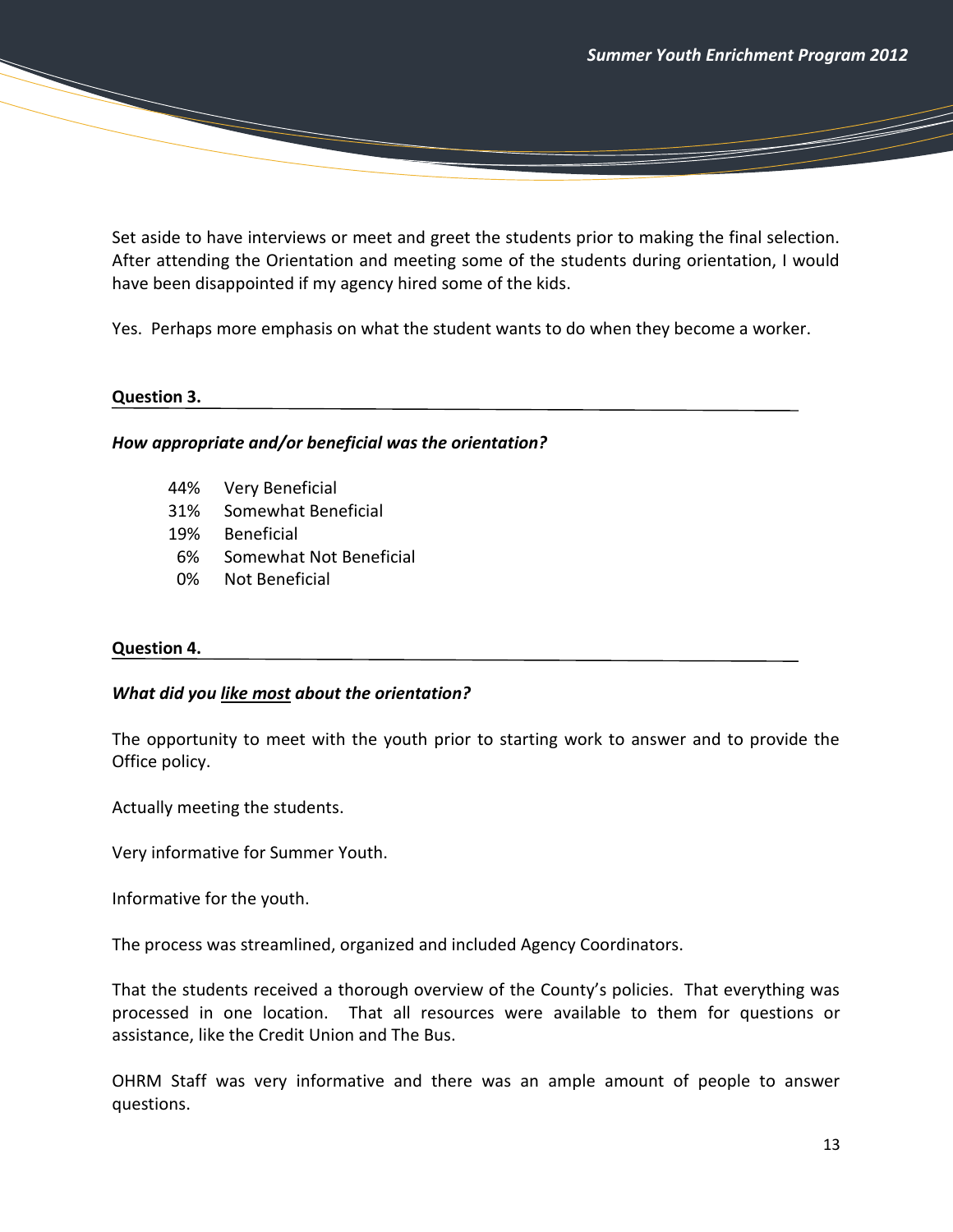and a strong of the contract of the contract of the contract of the contract of the contract of the contract of the contract of the contract of the contract of the contract of the contract of the contract of the contract o

I loved the grouping of youth during the orientation process. It was easy to have a general discussion and cover and distribute any information needed for the arrival at OCR.

I also loved the convenience of the location.

It was comprehensive and answered all the pertinent questions.

I think it gave the students a good overview of the SYEP program and what to expect in the workplace.

A central location to complete/turn in employment documents

The orientation seemed very organized

The entire presentation. I enjoyed the speakers and the format was very well done.

What I liked most about the orientation is that it was very organized.

Meeting the workers.

#### **Question 5.**

#### *What did you like least about the orientation?*

It was a little disorganized. PGCPS students were not grouped together.

Having to sit through the whole Orientation. This was not a productive process for Coordinators. I think Coordinators could come after all information is given and they are ready for forms.

Too much time for the liaisons to be there not really needed.

No complaints.

That the Coordinators were expected to attend all sessions for the entire time.

Too long – maybe could've been done in a shorter amount of time. No need for Coordinators to be there for duration, maybe just meet 'n greet.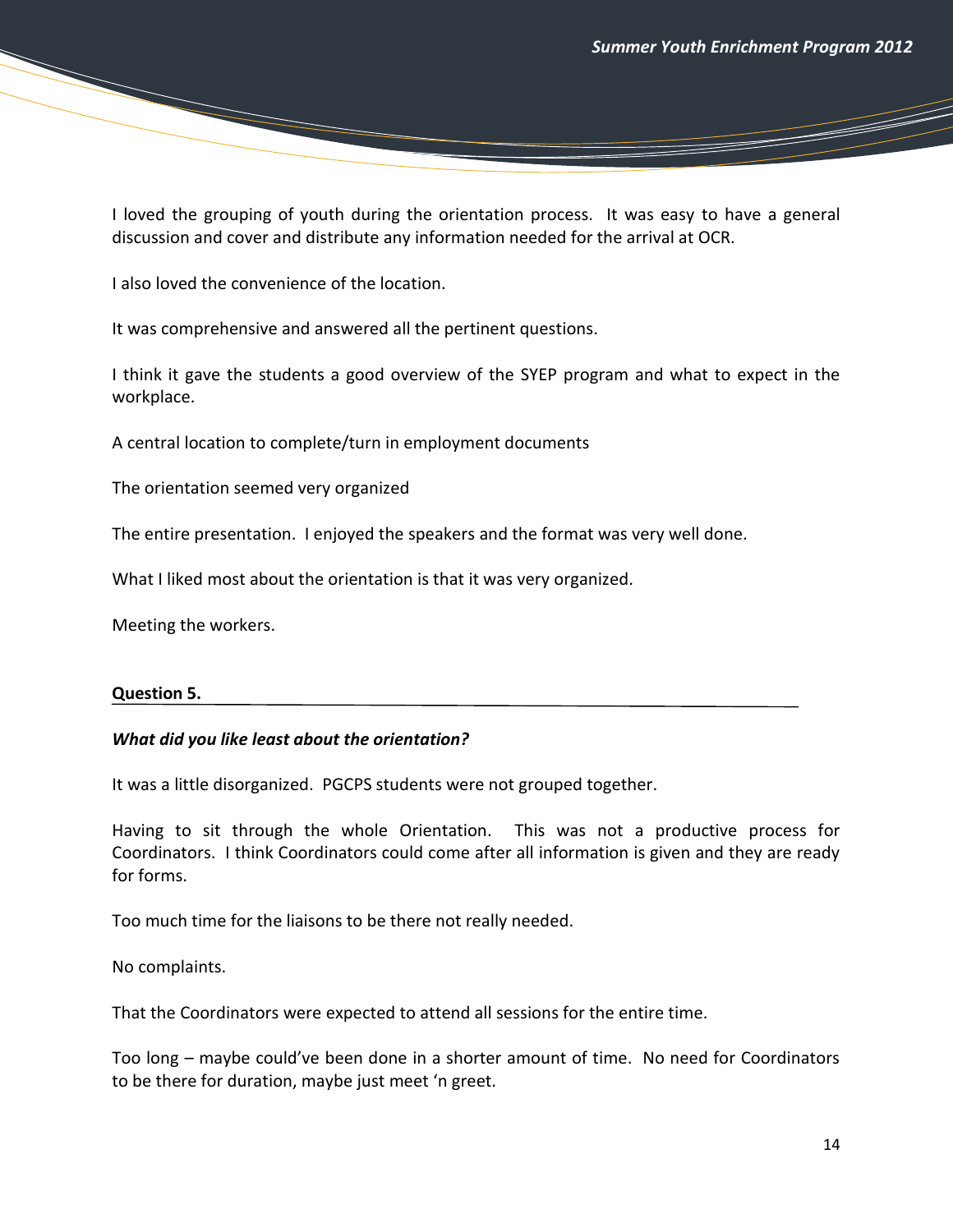<u>the Common Section (Common Section ) and</u>

It was too long.

Nothing, I thought the program was very good.

Having only one counselor to process work permits, even though they are instructed to do so prior to the orientation, have two or three may be a little more helpful.

Although the orientation was organized, some of the students seemed to be a little confused. Some left without completing all the necessary documentation.

The wait time for the student pictures.

What I liked least about the orientation is the fact that the supervisors/coordinators had to stay with their summer youth during the entire process meaning even during the processing of the ID cards. I would recommend that two stations be set up with a total of four employees processing the ID cards.

Its length, but I'm not sure it could be shortened.

#### **Question 6.**

#### *What would you add or delete to make the orientation more beneficial to the youth?*

Nothing.

A guest speaker or former summer intern that can relate to the youth (e.g. I have a former summer that has a career in Hollywood). His name is Brandon Fobbs and check IMDb.com for his credits.

Ensure lines moved along well & maybe have staff taking small groups at a time through each process so things don't get bottle-necked.

I would shorten the presentations.

I think the students should be more informed of where they will be working. Although previously informed, some of the students had no idea who they were going to be working for. Hopefully, they can be sent a letter in big bold letters the name of the employer.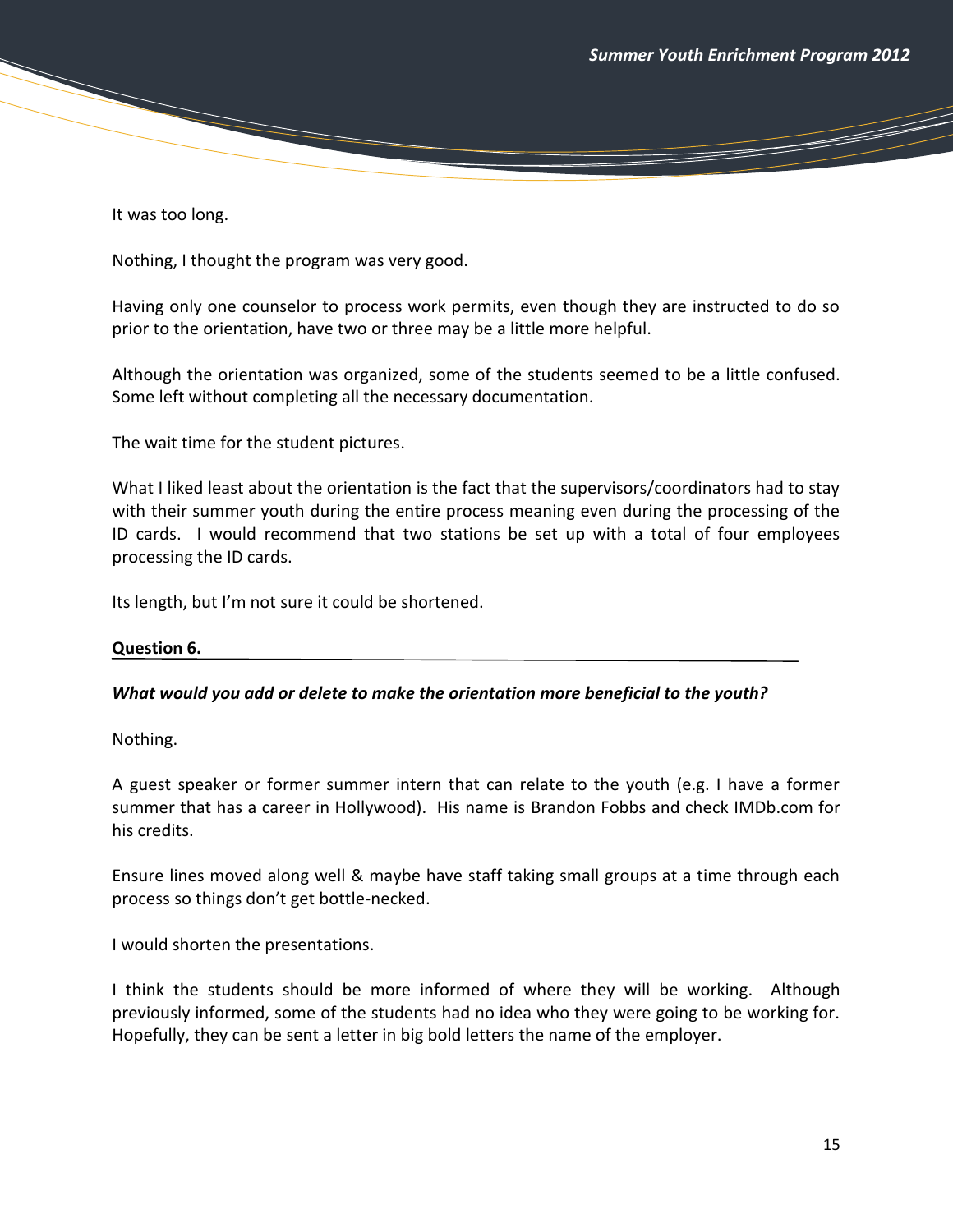<u>the Common Section (Common Section ) and</u>

Make this a full day event (a full day of pay for the students); invite a representative from each department/agency to give an overview of what the department is responsible for in County Government.

Nothing…

Nothing

**Question 7.** 

*Overall, how satisfied were you with the youth assigned to your agency?*

- 62% Very Satisfied
- 12% Somewhat Satisfied
- 6% Satisfied
- 19% Somewhat Dissatisfied
- 0% Very Dissatisfied

#### **COMMENT:**

The Fire/EMS Department normally request graduating seniors or first year college students.

Due to the fact the summer youth rotated throughout the agency, I can only answer the question from what I saw (Somewhat dissatisfied).

#### **Question 8.**

#### *Would you prefer the program duration last:*

- 56% Six (6) weeks
- 44% Eight (8) weeks
- 0% Other: specify

#### **COMMENT:**

Should either have one six-week session or one eight-week session. Two sessions was a bit confusing.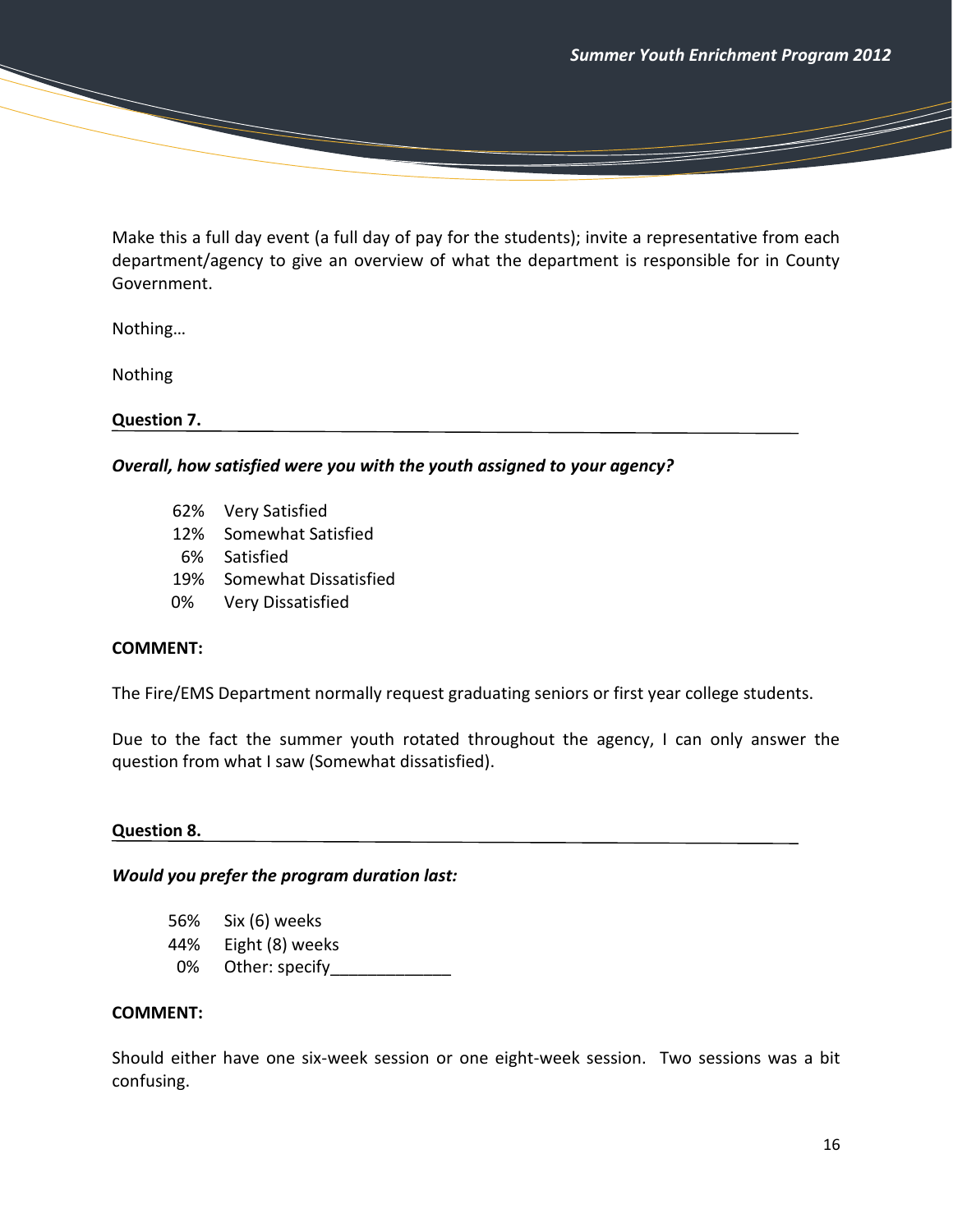and the contract of the contract of the contract of the contract of the contract of the contract of the contract of the contract of the contract of the contract of the contract of the contract of the contract of the contra

#### **Question 9.**

#### *What type of work did you assign to your youth? Please list.*

Some shredding, alphabetizing, filing, typed labels, letters and created charts in Excel.

Clerical; custodial

Clerical; data reporting; scanning; receptionist

Filing; typing; Xeroxing; clerical work

Receptionist, clerical, data entry and filing

Filing, typing, copying, answering phones, shredding, and small projects.

Scanning; copying; assisting administrative staff; learning courtroom layout & observing a variety of court cases; resume building; data entry

Customer service, general office functions, and outreach activities.

A variety of tasks among the various programs in the Department.

Shelving books, assisting the buildings and groundskeepers, light clerical work on the computer.

Administrative, logistical, PowerPoint presentations, special projects, fire safety educational experiences.

Clerical (creating spreadsheet, filing, and typing/updating documents)

Custodial (cleaning offices, dumping trash)

Trades Helper (assisting Building Engineers with light task, like changing light bulbs, etc.)

Warehouse duties (assisting with inventory and delivering/picking boxes and merchandise)

They worked on the County's inventory process, database and reporting in Excel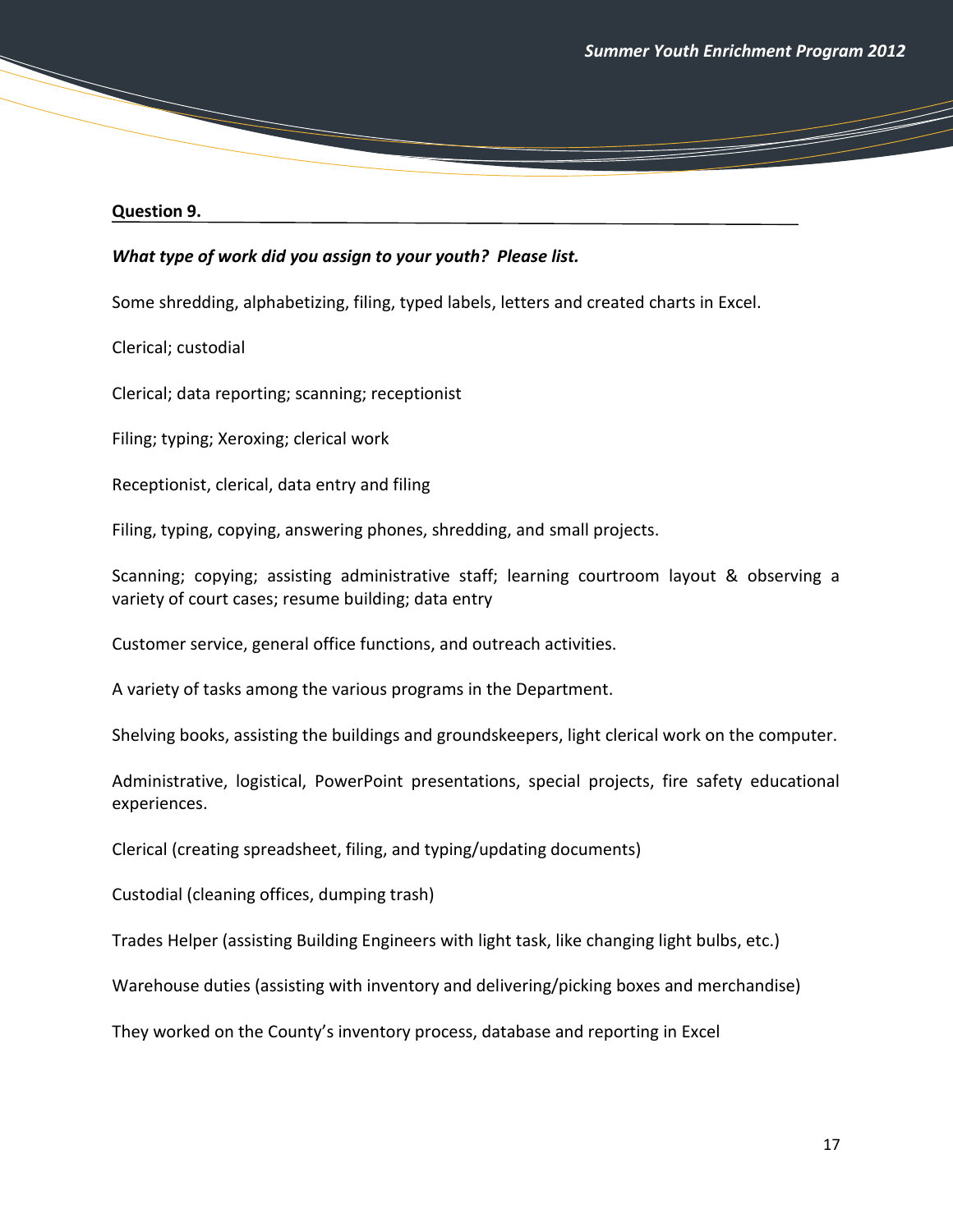and a strong of the contract of the contract of the contract of the contract of the contract of the contract of the contract of the contract of the contract of the contract of the contract of the contract of the contract o

The summer youth were rotated to different divisions. Therefore, their job duties and responsibilities were different during the rotation.

Data entry, some field work

#### **Question 10.**

#### *Did you find the Exception Reporting process efficient?*

81% Yes 6% No 12% No response provided

#### *Explain any concerns or issues you experienced with timekeeping, payroll, etc.*

This entire process was complicated by PGPCS being 4 days in the summer

I think they should have to punch in and out to realize time is important

Although I had no exceptions to report, the concept seemed efficient

Employee information e.g., Employee identification numbers was not always in the system.

Although we did not have access to the county website, we provided time sheets and the whole process went very smoothly.

We did not have any timekeeping/payroll issues.

It would be easier if we could complete the entire timecard. Tracker exceptions only from various divisions seemed a bit cumbersome.

None. I created a site for my group where they had to keep up with their leave.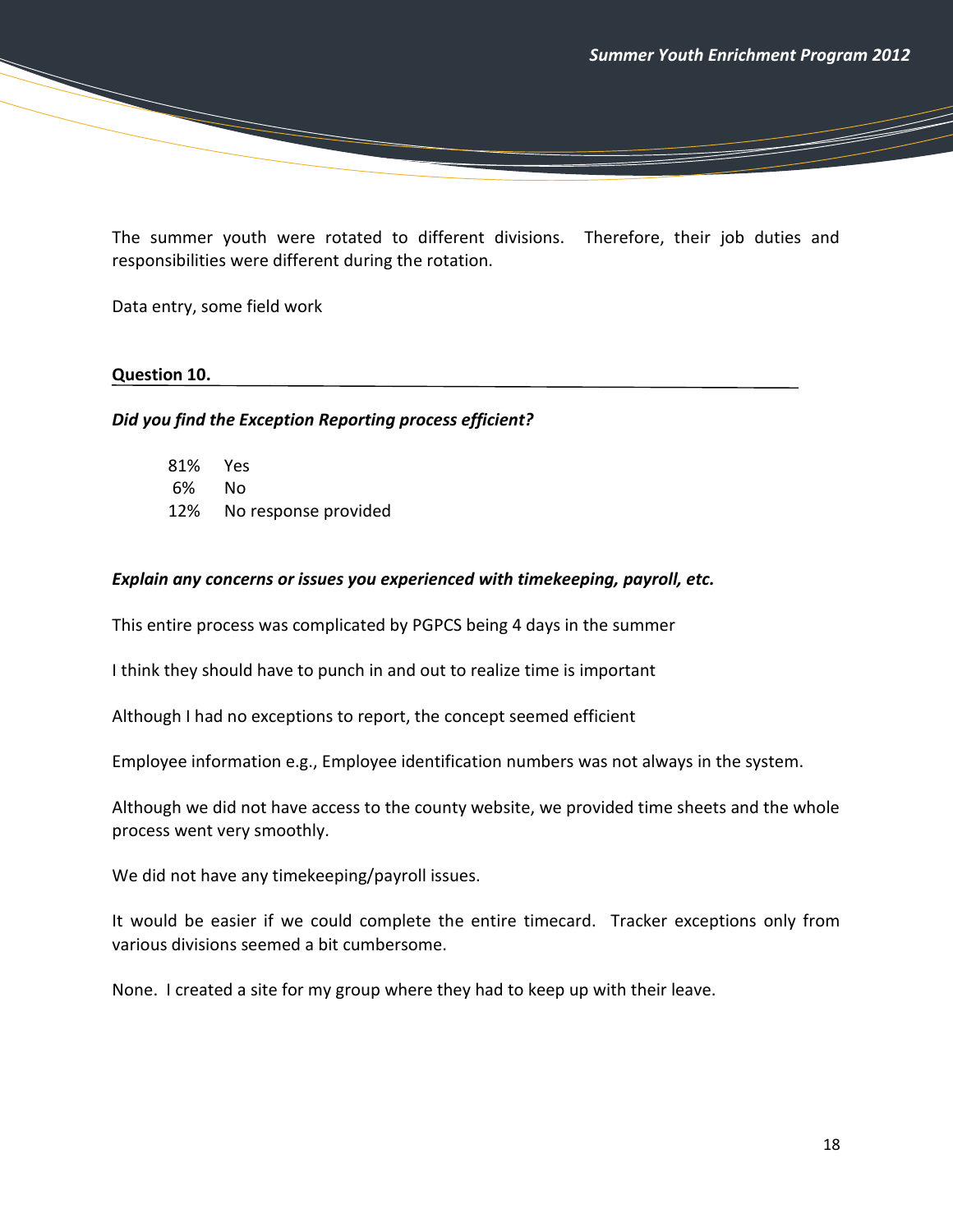## *Respondents' verbatim comments/concerns about the program regarding how we can improve it for next year.*

Require that cell phones be used only during lunch break. Cell phones should be turned off during working hours. The youth guardian(s) would be able to contact the youth's supervisor if there was a need to reach the youth.

If funding were available, have an appreciation luncheon for the youths at the end of the program.

Interview students!!!

Overall, I was pleased with the program.

The Office of Human Resources Management Staff did an awesome job regarding the SYEP. It was very organized and efficient from the past years. Thanks!

Send evaluation forms to SYEP Coordinators regarding youth performance & they could be referred to if students apply in future (could show if someone was exceptionally good or if there were any problems).

We had a great group of youth. They had an opportunity to work with all the divisions/units in OCR. They also participated in outreach activities with the Director and other office staff.

Overall, I felt the program went very smoothly and was a huge success. With better communication with the students about assignments, a temporary login for the organizations that do not have access, the program would have been even better.

You guys did an amazing job with the entire process. You kept us very well informed and in line with the rules and regulations. I appreciated all the effort and I look forward to working with you all next year.  $\odot$ 

I would recommend that more time is allotted for the hiring processing so that interviews can take place.

We took a group of 3 students for each session and found that perhaps we accepted too many. However, I believe it all worked out well and they contributed significantly to our office and workload completion.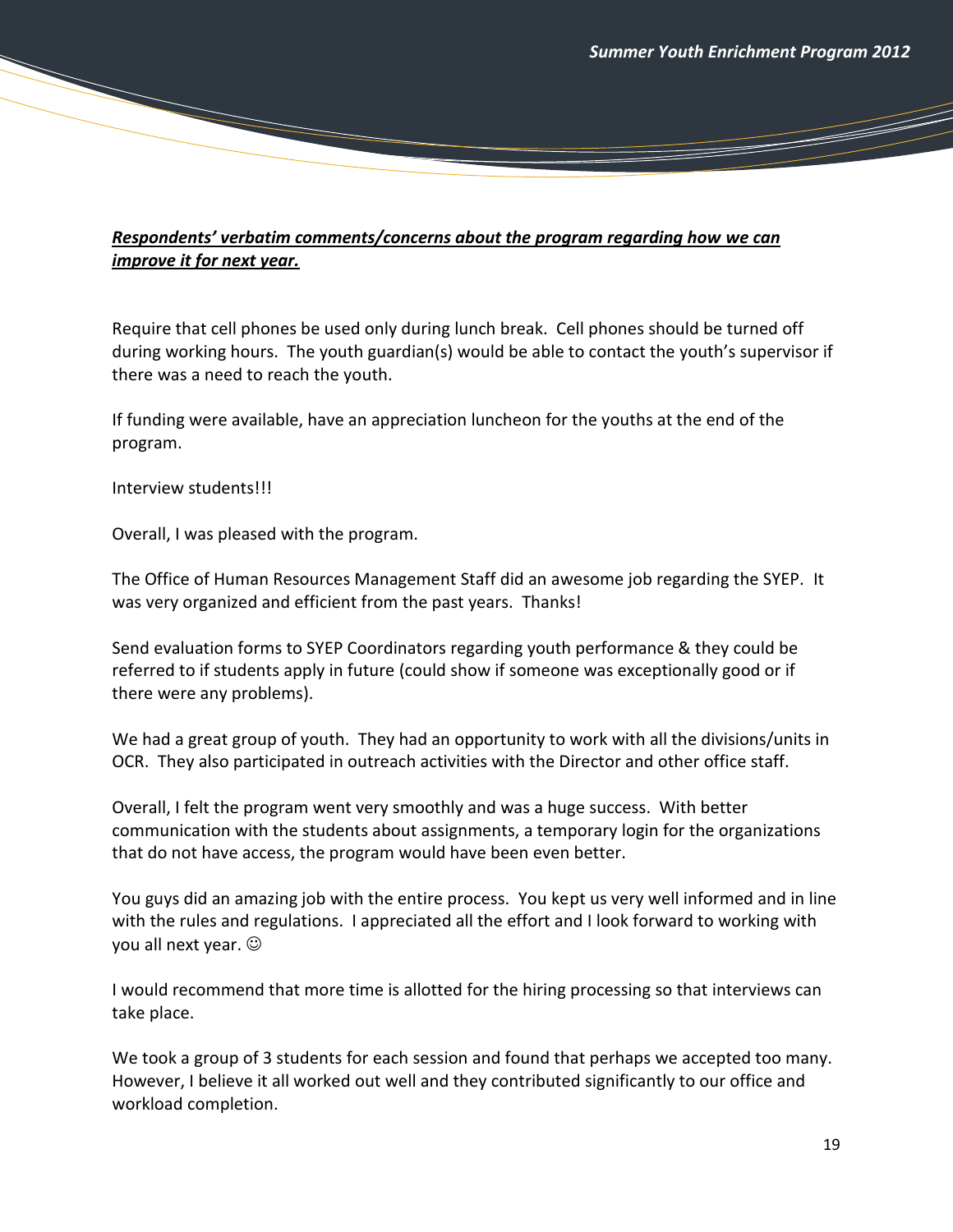# **Lessons Learned**

In brief, OHRM has determined that the following issues will need to be addressed in the 2013 SYEP year:

Improve communication with the Office of Finance; develop a schedule of timecard and exception reporting deadlines; request representation at SYEP Team meetings;

Provide departments/agencies with the number of youth to be placed in their respective agency;

Update SYEP website; include description of typical work assignments; pictures from 2012 SYEP year; testimony from youth participants;

Improve DLLR work permit process; provide example in package; have school counselors on duty to assist with process;

Reduce application acceptance period; give more information on selection process on website;

Acquire additional host sites, such as nonprofits, municipalities, and PGCC;

Reevaluate SYEP Coordinators expectations at orientation sessions. May not be necessary for them to stay for the entire process;

Invite former SYEP participants to speak to newly hired youth at orientation to tell about their experience and how the program benefited them; and



**Robert Gill (far left) and Nena McNeil (far right), SYEP Staff with OHRM Summer Youth Participants**

Offer evaluation tool to youth participants and SYEP Coordinators.